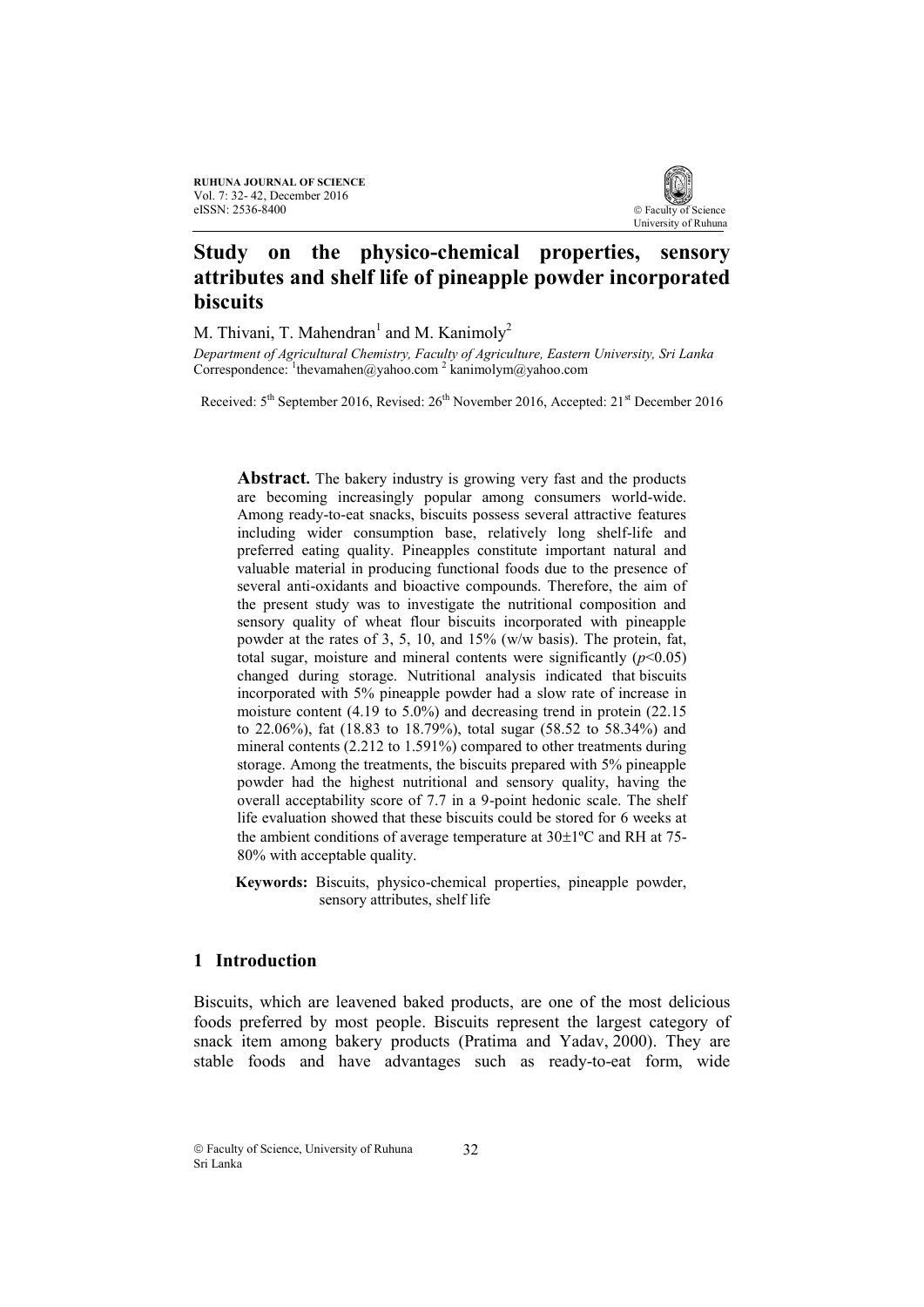consumption, long shelf life and eating quality (Siddiqui and Nasreen, 2014). Biscuits are widely accepted and consumed by almost all profiles of consumers in many countries and therefore offer a valuable supplementation vehicle for nutritional improvement (Arshad *et al*., 2007). Currently, cookies are prepared from composite flour or fortified with some other good sources of nutrients (Wani *et al*., 2015). Modifications of basic recipes and incorporation of new ingredients such as fibers, fat replacers, cereals other than wheat, *etc*. have led to novel biscuit formulations with improved functionality and nutritive value (Handa *et al*., 2012; Yadav *et al*., 2012).

Fruits are produced in considerable quantities and consumed locally, but are seldom processed in order to add value. Fruits exhibit relatively high metabolic activity compared with other plant derived foods such as seeds and tubers. These metabolic activities continue after harvesting, thus making most fruits highly perishable commodities (Offia-Olua and Ekwunife, 2015). Therefore, there is need for diversity in commercial utilization of fruits into different forms. There are numerous ways of utilizing and processing fruits such as processing into juice, jams, concentrates, jellies and dehydrated products. The introduction of fruit based composite flour is novel, as recently, fruits and vegetables have received much attention as a source of biologically active substances because of their anti-oxidant, anti-carcinogenic and antimutagenic properties (Tortoe *et al*., 2014). Pineapple (*Ananas comosus*) is cultivated in the tropical and subtropical regions of the world and is well known for its attractive sensorial and nutritional characteristics. Further, it is a good source of carotene and ascorbic acid and rich in vitamin  $B_1$ ; it is also containing carbohydrate, protein, fiber, calcium and iron (Ade *et al*., 2015).

Fresh pineapple is often expensive because of its delicate nature. Pineapples continue to ripen at appropriate temperatures after harvesting. The shelf life of ripe pineapple is short and limited to 4-6 days (Kadam *et al*., 2012) and the average yield of processing ranges from 45-55%. Therefore, an alternate solution is the development of a pineapple powder from pineapple pulp as a value added ingredient for the bakery and confectionary industries (Deliza *et al*., 2005). Pineapple is commonly found in Sri Lankan market and is being consumed raw and also processed into various food products, including jam, jellies, juices, puree, powder and nectar. Pineapple fruit is used for the preparation of pineapple powder because of difficulty in ready consumption as fresh due to their big size, hardy nature and also to prevent postharvest losses. Production of biscuits incorporated with pineapple powder lead to innovations in new product development. Therefore, the objective of the present study was to develop pineapple powder incorporated biscuits and to assess the physico-chemical properties and sensory attributes in the formulated biscuits during storage at ambient conditions.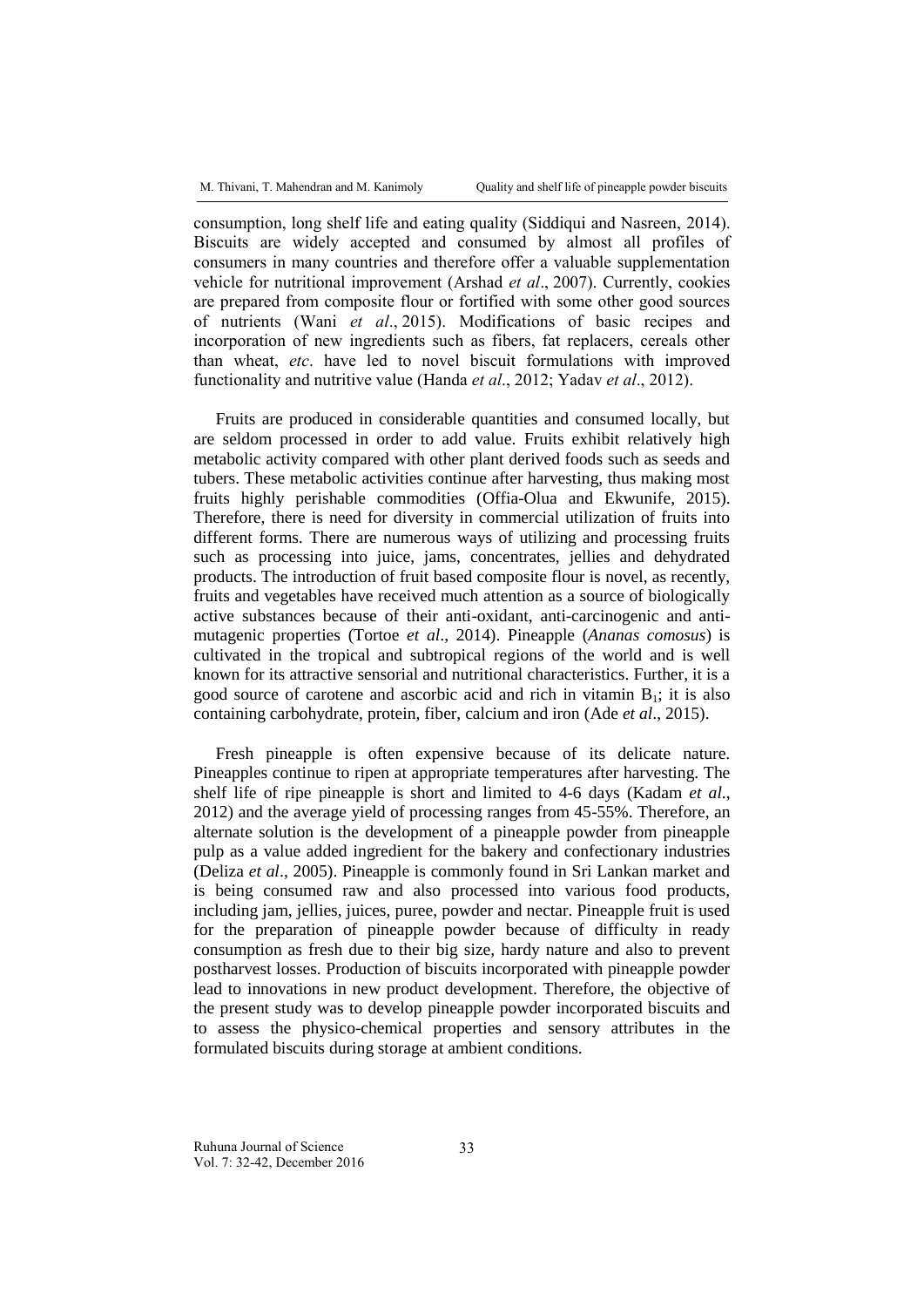## **2 Materials and Methods**

#### **2.1 Preparation of pineapple powder**

Fully ripe and fresh pineapples (*Variety: Mauritius*) were selected, washed, peeled and their thorny eyes were removed. They were sliced lengthwise; each slice was cut into 2 cm thickness. The slices were dipped in to the potassium metabisulphite solution (0.02%) for 5 minutes to prevent discoloration. These slices were placed in a single layer on stainless steel trays. The vacuum oven (Model DZF 6020-W, Optima, India) was pre-heated to 70°C, and the trays were loaded. The oven temperature was maintained at 60°C. Fruit slices were dried for 12-14 h until the slices became leathery and not sticky. The dried slices were milled using hammer mill (Model: DY-19, Spain) and sieved into particle size of 100  $\mu$ m using a stainless steel double sieve (PRO-100, China). The pineapple powder was packed and stored in a glass bottle at ambient conditions for subsequent use in the study.

#### **2.2 Formulation of Pineapple powder incorporated biscuit**

Biscuits were prepared using creamery method for making biscuit dough (Manley, 2011). Hydrogenated fat (Margarine 50g) and powdered sugar (175g) were creamed together by electric beater (GHM-05, Zhejiang, China). All-purpose flour (225 g) and baking powder (3 g) were sieved twice together. Sieved flour was added to creamed paste. Different amount of pineapple powder was incorporated to produce the following treatments:

 $T_1$ : 3% of pineapple powder (3g pineapple powder/100g mixture)

T2: 5% of pineapple powder (5g pineapple powder/100g mixture)

T3: 10% of pineapple powder (10g pineapple powder/100g mixture)

T4: 15% of pineapple powder (15g pineapple powder/100g mixture)

Firm dough was prepared with each mixture. The dough were rolled out to 2.5mm thickness and cut into round pieces having 5cm diameter which were placed on oiled stainless steel trays and baked in a pre-heated oven (Model: PER 1700, China) at 150°C for 4 min to produce biscuits.

#### **2.2 Determination of physico-chemical properties**

The nutritional properties such as protein, fat, total sugar, moisture and mineral contents of pineapple powder incorporated biscuits were analyzed according to the standard method as described by AOAC (2002). All analyses were carried out in triplicates.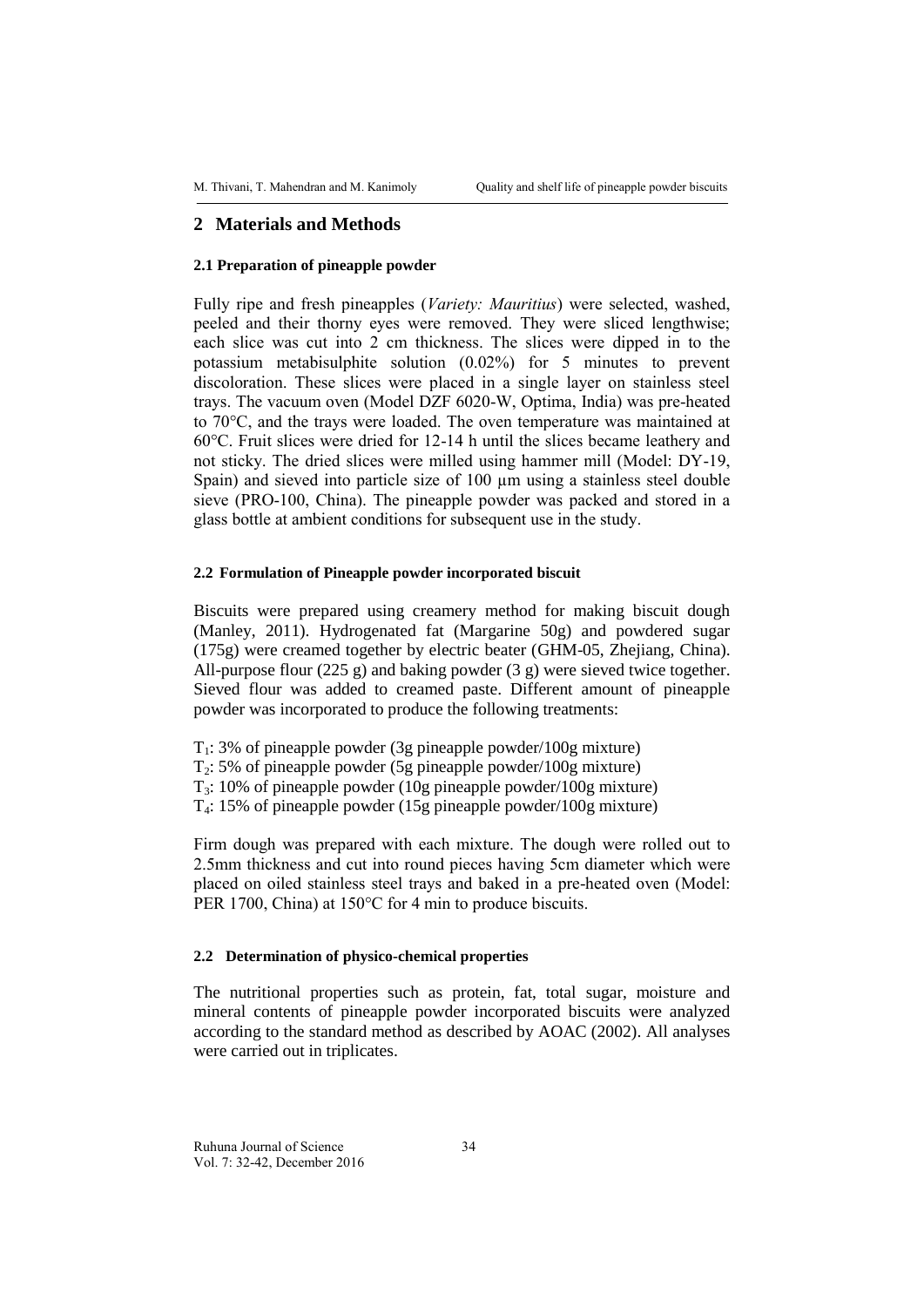#### **2.3 Evaluation of sensory attributes**

Sensory evaluation was carried out using a trained panel of thirty members consisting equal men and women. Samples of biscuit were presented to each of the panelist and were asked to assess the taste, colour, texture, crispness, pineapple flavour, absence of off flavour and overall acceptability using ninepoint hedonic scale with 1 representing the least score (dislike extremely) and 9 the highest score (like extremely). The sensory evaluation was carried out either at 10 am for the morning session and at 3 pm for the afternoon session to get accurate results. The analysis was performed for the freshly made biscuits and at the end of the storage period.

#### **2.4 Determination of shelf life**

The pineapple biscuits were packed in laminated plastics materials (Metabolic, MA 18240, USA) and stored at the ambient conditions of average temperature at  $30^{\circ} \pm 1^{\circ}$ C and RH at 75-80% for 6 weeks. The biscuits were assessed for the quality characteristics during the storage period at two week intervals. Visual observations were made daily to evaluate the microbial spoilage and to determine the shelf life of the biscuits.

#### **2.5 Statistical analyses**

The experiment was conducted using Completely Randomized Design, consisting of four treatments replicated three times. Data were subjected to Analysis of Variance (ANOVA) and means were separated using Duncan's Multiple Range Test at  $p<0.05$  by using Statistical Analysis System (SAS 9.1) Version, North Carolina, USA) software statistical package. The mean scores of the sensory evaluation were tested using analysis of variance (ANOVA) method and differences were separated by Friedman test.

# **3 Results and Discussion**

## **3.1 Nutritional composition of pineapple powder**

The nutritional composition of the pineapple powder was moisture 6.07%, titrable acidity 0.64% (as citric acid), ascorbic acid 57.2 mg/100g, total sugar 12.8%, fiber 0.47% and total soluble solids 13.2%. The values are in accordance with Rodgers *et al.* (2007). According to Kadam *et al.* (2012) nutritional composition of pineapple powder however depends on the variety, maturity, size of the fruit, harvesting interval and climatic conditions of the growing area.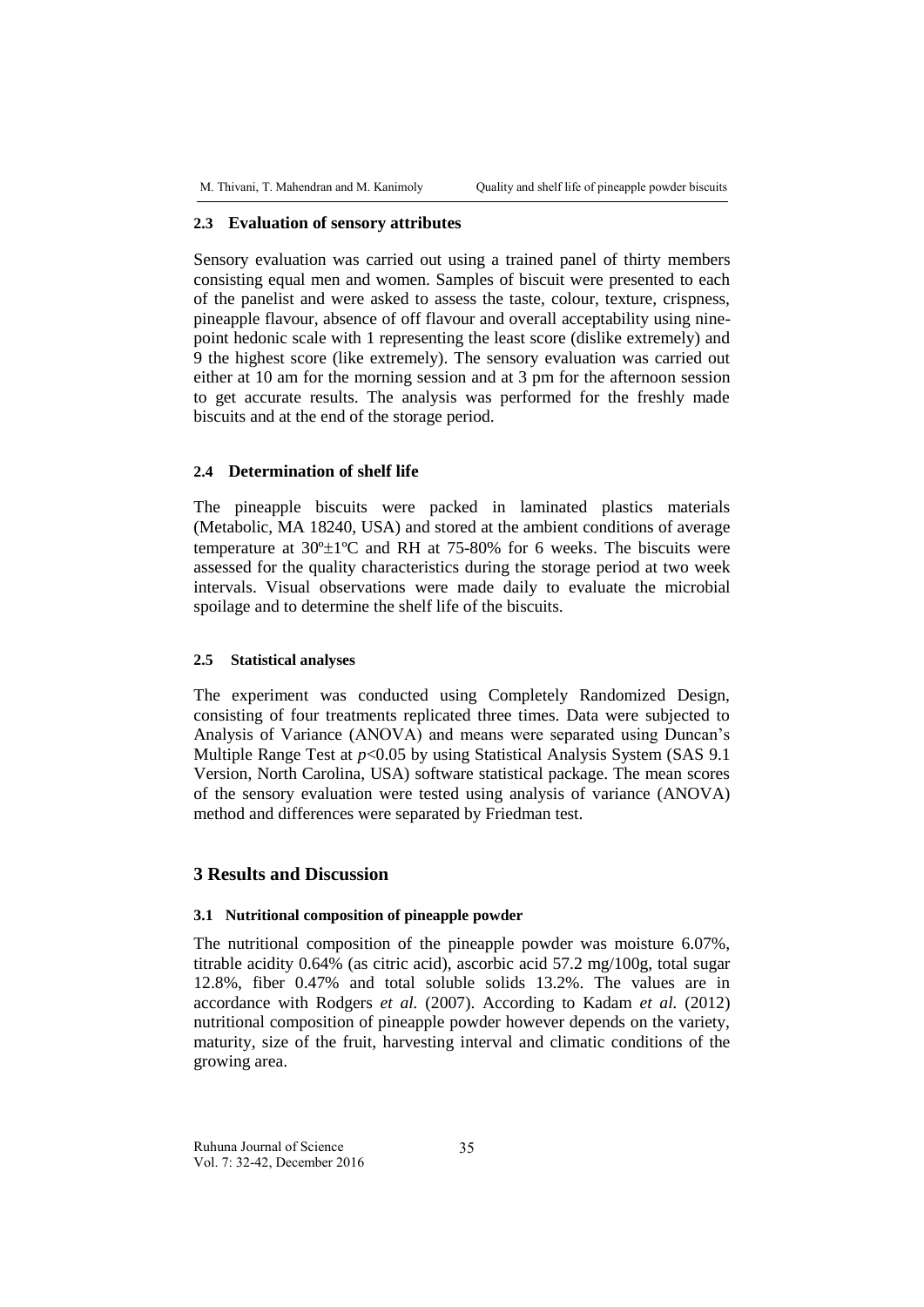#### **3.2 Physico-chemical characteristics of pineapple Powder incorporated biscuits**

The nutritional analysis indicated that all the biscuits contained favourable proportion of protein, fat, total sugars, moisture and mineral contents. Substitution of pineapple powder for wheat flour improves the nutritive value of the product. There was a decrease in protein, fat, total sugars and mineral contents while increases in moisture level were observed in pineapple powder incorporated biscuits during storage.

## **3.2.1 Protein Content**

The data for changes in protein content of biscuits, during storage under ambient condition are shown in Fig. 1. Typically, all-purpose wheat flour contains 9.5 to 11.5% protein. According to the results, the protein content decreased significantly  $(p<0.05)$  through the storage period. This may occur due to interaction between reducing sugars and amino acids (maillard reaction) and it is a major cause of quality change and degradation of nutritional level of many foods.



**Fig. 1: Changes in protein content of pineapple powder incorporated biscuits during Storage. (**Values are means of triplicates; Vertical bars indicate the standard errors; **T1**:3 g pineapple powder/100 g mixture; **T2**:5 g pineapple powder/100 g mixture; **T3**:10 g pineapple powder/100 g mixture; **T4**:15 g pineapple powder/100 g mixture)

Maillard reaction impairs with the nutritional value of protein and also this reaction results in the loss of protein solubility and stability (Fennema, 1996). Treatment 2 (5% pineapple powder incorporated biscuits) had a lower rate of decreasing trends of protein from 22.15 to 22.06% compared to the other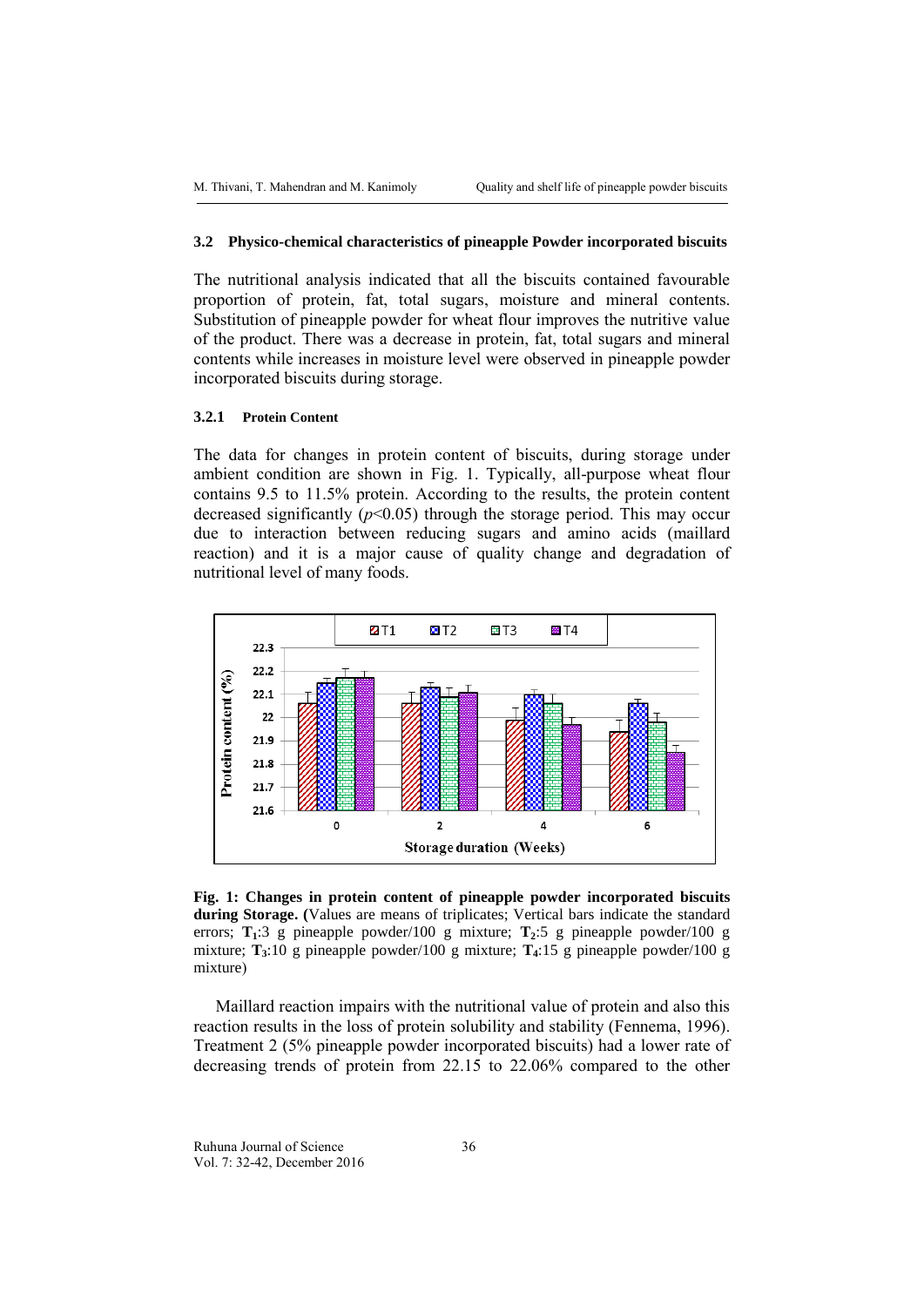treatments. Various proteins present in wheat flour can undergo changes such as protein cross-linking, protein-carbohydrate interactions and denaturing of protein during processing (Singh, 2000).

## **3.2.2 Fat Content**

The fat content decreased significantly  $(p<0.05)$  throughout the storage period (Table 1). Treatment 2 (5% pineapple powder added to 100g mixture) had a lowest rate of decreasing trend in fat than other treatments. This may be due to low initial moisture content in the biscuits. Reduction in fat content was due to the oxidation of unsaturated fatty acids with the atmospheric oxygen and moisture uptake during storage (Brooker, 1998).

**Table 1**: Changes in Fat Content (%) of Pineapple Powder incorporated Biscuits during Storage

| Treatments     | Storage duration (weeks)    |                             |                             |                             |  |
|----------------|-----------------------------|-----------------------------|-----------------------------|-----------------------------|--|
|                | 0                           | 2                           | 4                           | 6                           |  |
| $T_1$          | $18.77 \pm 0.07^{\circ}$    | $18.72 \pm 0.08^c$          | $18.64 \pm 0.08^c$          | $18.57 \pm 0.30^{\circ}$    |  |
| T <sub>2</sub> | $18.83 \pm 0.03^{\text{a}}$ | $18.82 \pm 0.03^{\text{a}}$ | $18.81 \pm 0.03^{\text{a}}$ | $18.79 \pm 0.03^{\text{a}}$ |  |
| $T_3$          | $18.82 \pm 0.06^{\circ}$    | $18.80 \pm 0.03^b$          | $18.78 \pm 0.03^{\circ}$    | $18.74 \pm 0.02^{ab}$       |  |
| $T_4$          | $18.83 \pm 0.03^{\text{a}}$ | $18.8 \pm 0.03^b$           | $18.76 \pm 0.03^b$          | $18.72 \pm 0.08^b$          |  |

Values are means of triplicates  $\pm$  Standard error.

Means values with the same superscript letters in the same column are not significantly different from each other at P=5% by DMRT.

Fat and oil contribute to the tenderization of baked products through inhibition of gluten development and starch gelatinization (Patrignani *et al*., 2014). This is through a water proofing effect, possibly due to complexion with carbohydrate and/or protein. According to O'Brien *et al*., (2003), the reduction of fat content in the biscuits during storage is due to the autooxidation of unsaturated fatty acids in the lipids.

## **3.2.3 Total Sugar Content**

The total sugars content of the biscuits decreased significantly  $(p<0.05)$ throughout the storage period (Table: 2), due to the thermal degradation of sugars during baking and sugar polymerization during storage. Treatment 2 (5% pineapple powder added biscuits) showed reduced rate of a decreasing trend compared to the other treatments. It had higher sugar content at the end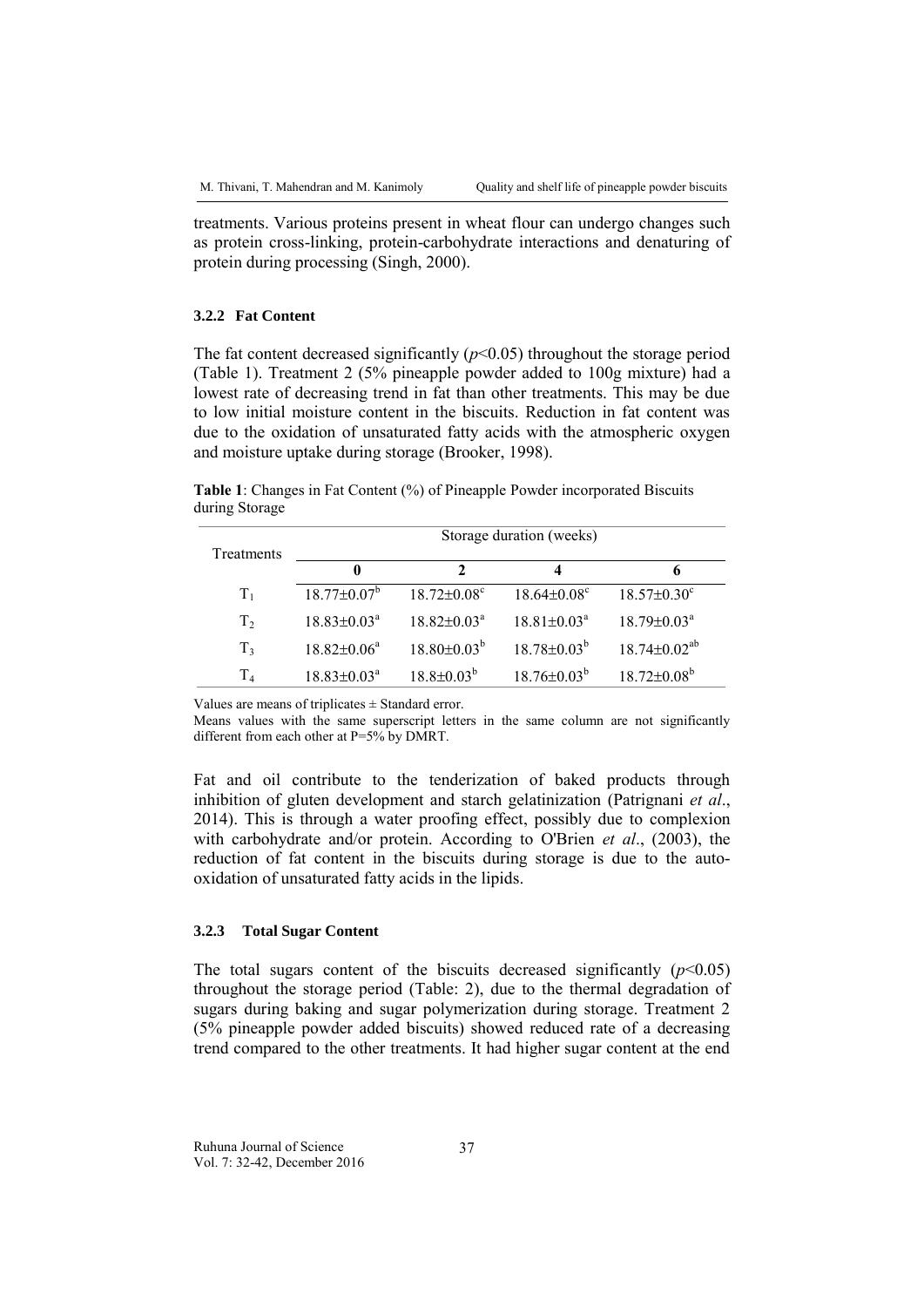of the storage period possibly due to the low moisture gain and reduced complex reaction with sugars.

**Table 2:** Changes in total sugar content (%) of pineapple powder incorporated biscuits during storage.

|                | <b>Storage duration (weeks)</b> |                               |                               |                               |  |  |
|----------------|---------------------------------|-------------------------------|-------------------------------|-------------------------------|--|--|
| Treatments     | $\mathbf{0}$                    |                               |                               | 6                             |  |  |
| $T_1$          | $58.34 \pm 0.08^b$              | $58.34 \pm 0.28$ <sup>d</sup> | $58.25 \pm 0.34$ <sup>d</sup> | 58.16 $\pm$ 0.13 <sup>d</sup> |  |  |
| T <sub>2</sub> | $58.52\pm0.10^a$                | $58.52 \pm 0.23^b$            | $58.41 \pm 0.27$ <sup>a</sup> | $58.34\pm0.16^a$              |  |  |
| T <sub>3</sub> | $58.53 \pm 0.06^a$              | $58.53 \pm 0.13^{\circ}$      | $58.36\pm0.13^{\circ}$        | $58.21 \pm 0.29$ <sup>c</sup> |  |  |
| $T_{4}$        | $58.61 \pm 0.07^a$              | $58.61 \pm 0.09^a$            | $58.22 \pm 0.33^b$            | $58.12 \pm 0.18^b$            |  |  |

Values are means of triplicates  $\pm$  Standard error.

Means values with the same superscript letters in the same column are not significantly different from each other at P=5% by DMRT.

#### **3.2.4 Moisture Content**

The study showed that the moisture content of the biscuits significantly (*p*<0.05) increased during storage (Fig. 2). Biscuits are very hygroscopic and have an equilibrium relative humidity around 30%. Therefore, in most cases the biscuits must be protected from the atmosphere to prevent or at least reduce, moisture pick up from the atmosphere. Treatment 2 (5% pineapple powder incorporated biscuits) had the lowest rate of increasing in moisture content from 4.19 to 5.0% compared to other treatments.

The moisture gains of biscuits occurred due to water vapour transmission from the storage environment as the biscuits are very hygroscopic and the moisture absorption from the water vapor present in the air inside the package. Another possibility of the moisture increase could be through air intake from the package seal (Kumar *et al*., 2016). Biscuits with low moisture content will have longer shelf life if they are stored under control conditions such as appropriate packaging which is impervious to moisture and gasses (Bertagnolli *et al*., 2014). Our results are in contrast with the findings of Sindurani *et al.* (2000) who reported that the moisture content of value-added cookies decreased during storage at ambient conditions. The different directions of values may be due to the different packaging materials, methodologies and conditions used for storage of cookies.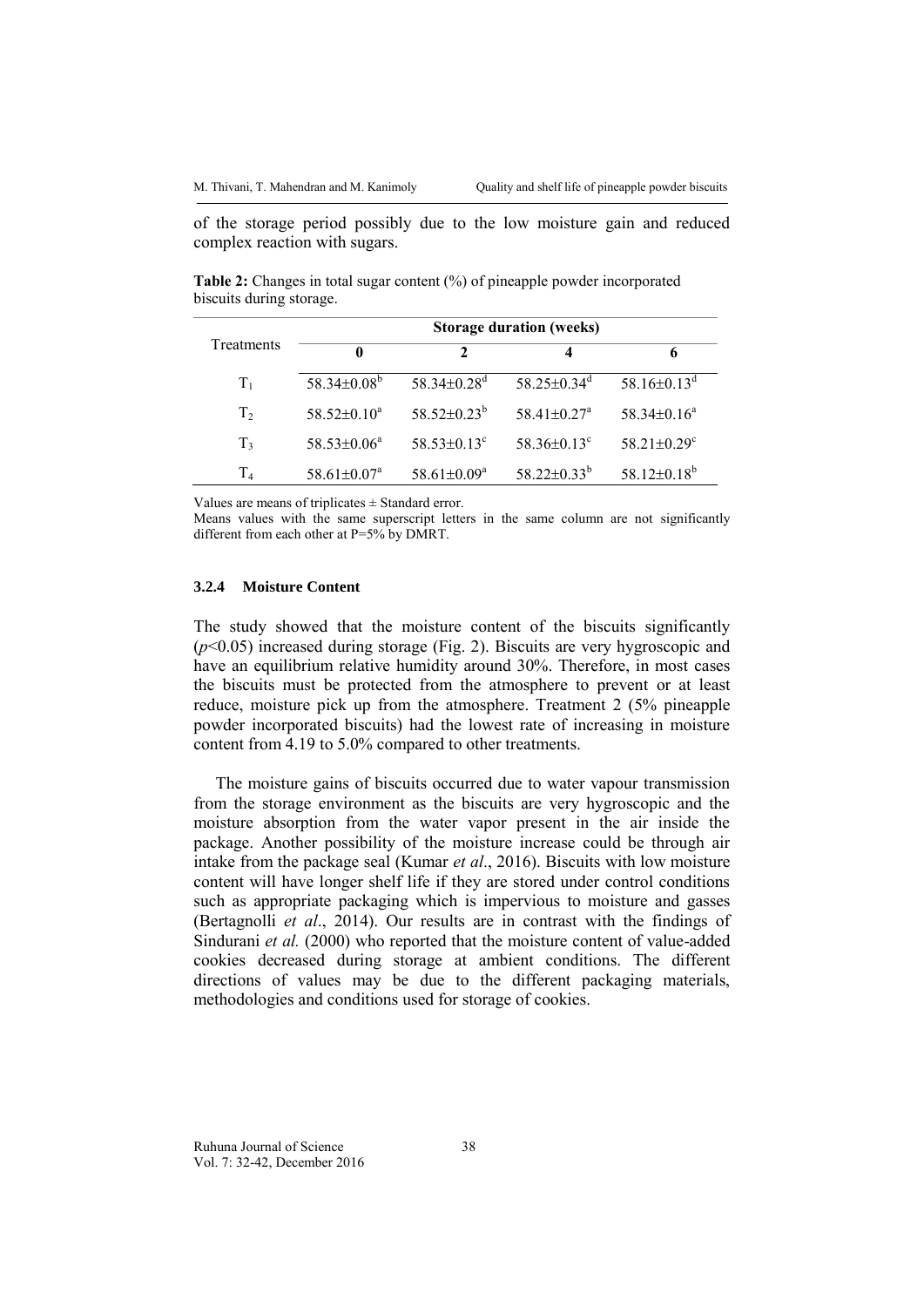

**Fig. 2**: **Changes in Moisture Content of Pineapple Powder incorporated Biscuits during Storage (**Values are means of triplicates; Vertical bars indicate the standard errors; **(T1**:3g pineapple powder/100g mixture; **T2**:5g pineapple powder/100g mixture; **T3**:10g pineapple powder/100g mixture; **T4**:15g pineapple powder/100g mixture)

# **3.2.5 Mineral Content**

Mineral content decreased significantly  $(p<0.05)$  during the storage of biscuits (Table: 3). Minerals in all treatments have undergone very little changes and the treatment 2 (5% pineapple powder added biscuits) had a very slower rate of decreasing trend compared to other treatments.

|                |  |  |  | <b>Table 3.</b> Changes in Mineral Content (%) of Pineapple Powder incorporated Biscuits |
|----------------|--|--|--|------------------------------------------------------------------------------------------|
| during Storage |  |  |  |                                                                                          |

| Treatments     | <b>Storage duration (weeks)</b> |                               |                                |                         |  |
|----------------|---------------------------------|-------------------------------|--------------------------------|-------------------------|--|
|                |                                 |                               |                                | o                       |  |
| $T_{1}$        | $2.116 \pm 0.027$ <sup>d</sup>  | $2.209 \pm 0.04$ <sup>c</sup> | $2.060\pm0.025^{\circ}$        | $1.500\pm0.010^{\circ}$ |  |
| T <sub>2</sub> | $2.212 \pm 0.032$ <sup>c</sup>  | $2.201 \pm 0.06^b$            | $2.186 \pm 0.02^a$             | $1.591 \pm 0.005^a$     |  |
| $T_3$          | $2.223 \pm 0.011^b$             | $2.205 \pm 0.03^b$            | $2.174 \pm 0.02^a$             | $1.569 \pm 0.005^b$     |  |
| T <sub>4</sub> | $2.234\pm0.017^{\text{a}}$      | $2.230 \pm 0.01^{\text{a}}$   | $2.176 \pm 0.034$ <sup>a</sup> | $1.576 \pm 0.012^b$     |  |

Values are means of triplicates  $\pm$  standard error. Means with the same superscript letters in the same column are not significantly different from each other at P=5% by DMRT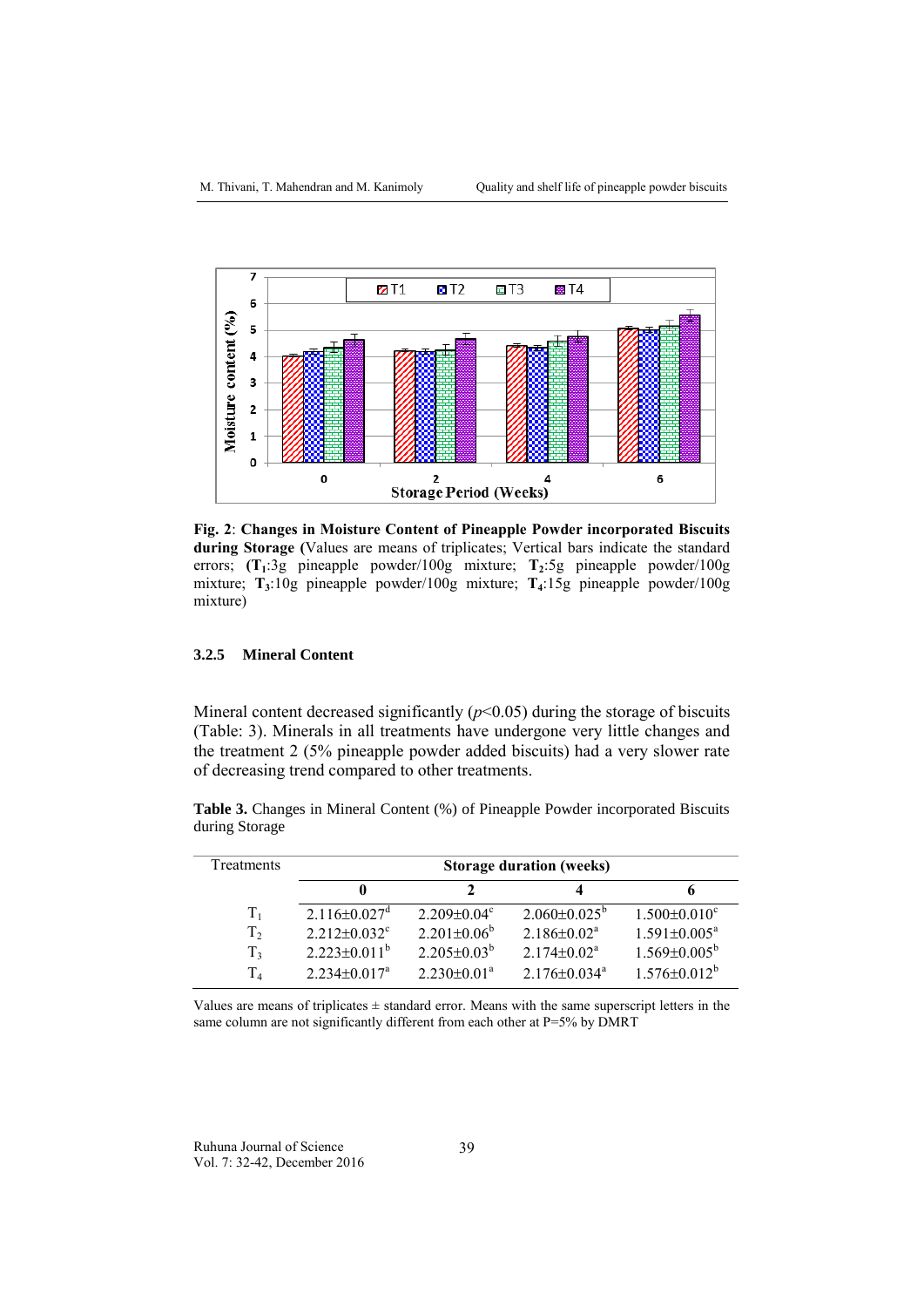Mineral losses can occur by heat-induced chemical reaction between reducing sugars and amino acids and/or proteins to form compounds that bind minerals (Passos *et al*., 2013). These reaction products are more resistant to digestion and hence capable of having their mineral-binding properties to remain intact. Considerable amounts of some soluble minerals are dissolved in water and leads to mineral loss during processing and storage due to hygroscopic nature of the product.

#### **3.3 Sensory analysis of Pineapple Powder incorporated Biscuits during Storage**

The sensory scores of the pineapple biscuits during storage is shown in Fig. 3. The results revealed that there were significant  $(p<0.05)$  differences among the treatments on the sensory characteristics such as taste, colour, texture, crispiness, pineapple flavour, absence of off flavor and overall acceptability at 5% significance level. Organoleptic characteristics of biscuits have slightly changed during the storage period. This may be due to non-enzymatic browning reaction (maillard reaction) and auto-oxidation of fats.



**Fig. 3 Sensory scores of Pineapple powder incorporated Biscuits during storage** (**T1**:3g pineapple powder/100g mixture; **T2**:5g pineapple powder/100g mixture; **T3**:10g pineapple powder/100g mixture; **T4**:15g pineapple powder/100g mixture)

The biscuits incorporated with 5% pineapple powder  $(T_2)$  had the highest overall acceptability characteristics based on the physic-chemical and organoleptic point of view when compared to other treatments. From the overall acceptability rating, the 5% pineapple powder added biscuits had the highest mean value of 7.7 in a 9-point hedonic scale and no significant( $p$ >0.05) changes in organoleptic characters were observed up to 6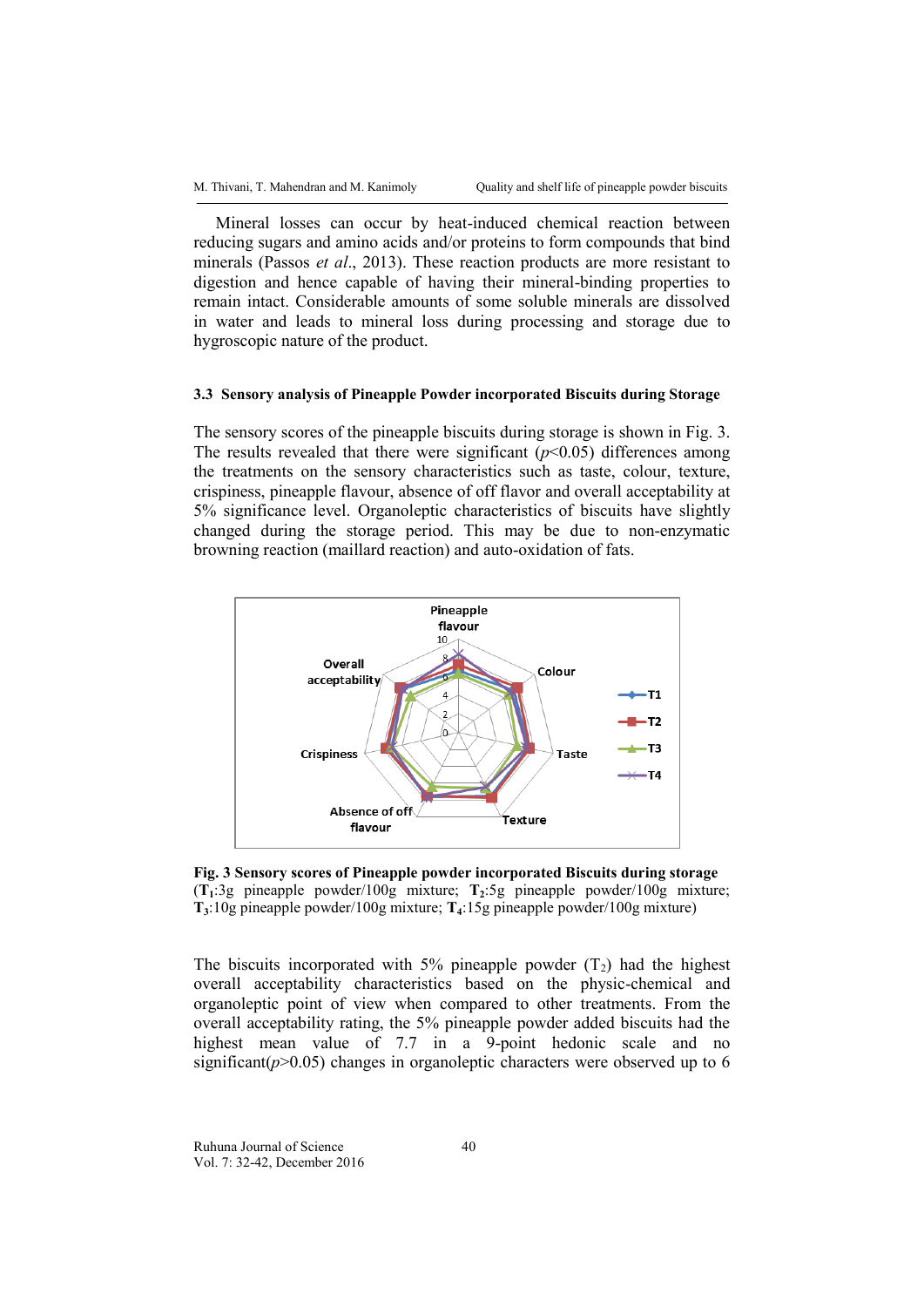weeks of storage in ambient condition of average temperature at  $30^{\circ} \pm 1^{\circ}C$  and relative humidity of 75-80%. Similar results were reported by Ade *et al.* (2015) in which addition of 5% dried pineapple pulp is feasible in producing nutritionally and organoleptically acceptable biscuits.

## **4.0 Conclusions**

Incorporation of pineapple powder into wheat flour for the production of biscuits is possible based on the physico-chemical properties and sensory quality of the biscuits. The results revealed that the 5% pineapple powder incorporated biscuits had the highest overall quality during the storage compared to other treatment combinations. Therefore, the 5% pineapple powder added biscuits could be stored for 6 weeks at the ambient condition of  $30\pm1\degree$ C and  $75-80\%$  RH without any significant changes in quality characteristics.

## **References**

- Ade KD, Lal A, Mishra AA. 2015. Development and Quality evaluation of Pineapple pomace and Wheat bran fortified biscuits. *The Allahabad Farmer Journal* 70(2): 92-97.
- AOAC. 2002. Official Methods of Analysis.  $(17<sup>th</sup> Edition)$ . Association of Official Analytical Chemists. Washington, USA.
- Arshad MU, Anjum FM, Zahoor T. 2007. Nutritional assessment of cookies supplemented with defatted wheat germ. *Food Chemistry* 102: 123–128.
- Bertagnolli SMM, Silveira MLR, Fogaça ADO, Umann L, Penna NG. 2014. Bioactive compounds and acceptance of cookies made with Guava peel flour. *Journal of Food Science and Technology* 34: 303-308.
- Brooker B. 1998. The role of fat in biscuits: Strategy for fat reducing products. Woodhead Publishers, Cambridge, UK 127-168 pp.
- Deliza R, Rosenthal A, Abadio FBD, Silva CHO, Castillo C. 2005. Application of high pressure technology in the fruit juice processing: benefits perceived by consumers. *Journal of Food Engineering* 67: 241-246.
- Fennema OR. 1996. Food Chemistry. CRC press, Wisconsin, USA, 157-412 pp.
- Handa C, Goomer S, Siddhu A. 2012. Physico-chemical properties and sensory evaluation of fructoligosaccharide enriched cookies. *Journal of Food Science and Technology* 49(2): 192–199.
- Kadam DM, Wilson RA, Kaur V, Chadha S, Kaushik P, Kaur, Rai DR. 2012. Physicochemical and microbial quality evaluation of foam-mat-dried pineapple powder. *International Journal of Food Science and Technology* 47(8): 1654-1659.
- Kumar R, Samsher, Chandra S. 2016. Studies on the proximate analysis of biscuits using multigrain flours during ambient condition. *International Journal of Food Science and Nutrition* 1(2):39-41.
- Manley D (Ed.). 2011. Manley's technology of bakery products: Biscuits, crackers and cookies. Elsevier, USA. 234-249 pp.

Ruhuna Journal of Science Vol. 7: 32-42, December 2016